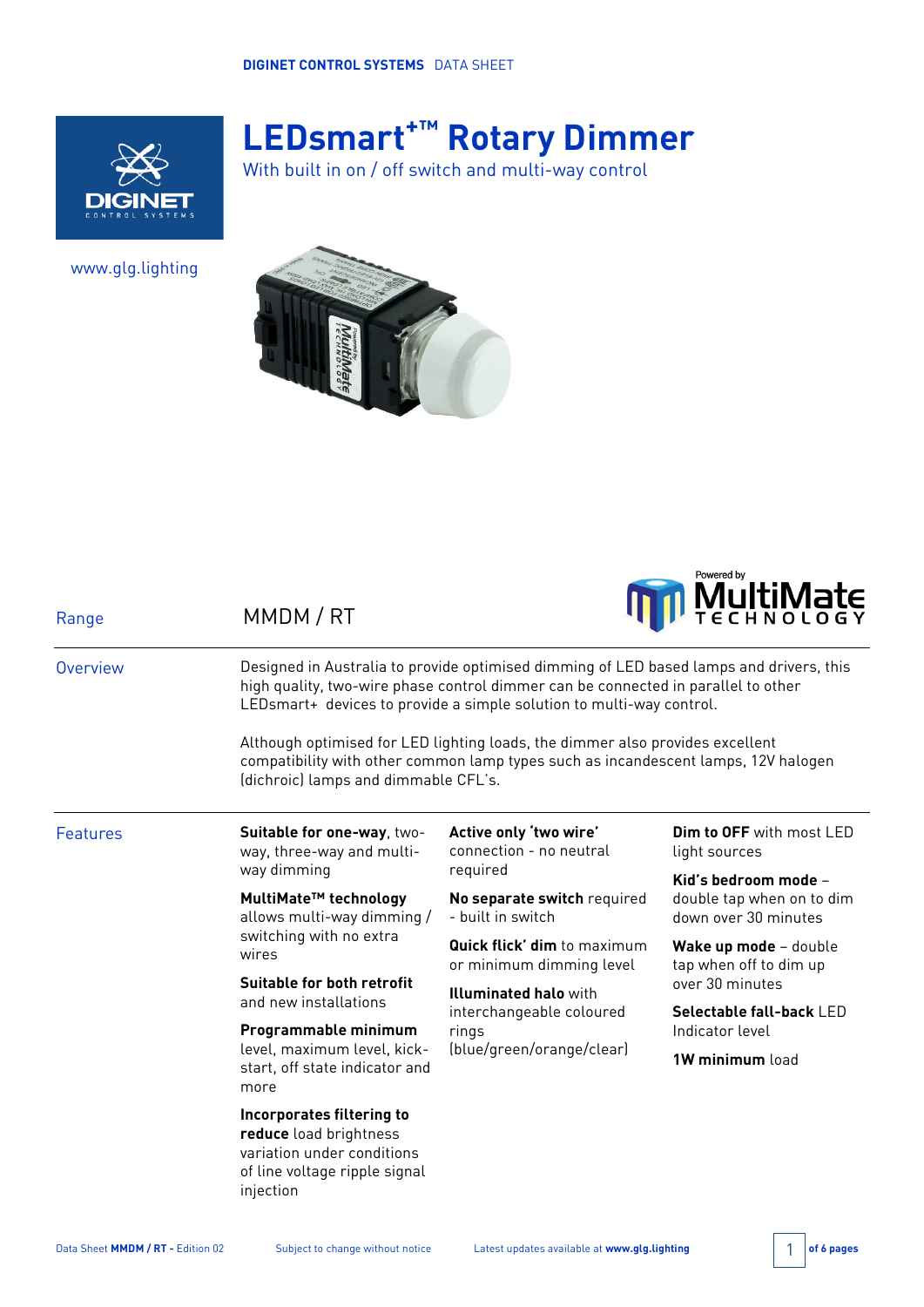

# Specifications

| <b>Compatible Load Types</b> |                                        |                     |                                                                                                                                                                                                                                                                             |  |  |
|------------------------------|----------------------------------------|---------------------|-----------------------------------------------------------------------------------------------------------------------------------------------------------------------------------------------------------------------------------------------------------------------------|--|--|
| <b>Load Symbol</b>           | <b>Load Type</b>                       | <b>Maximum Load</b> | <b>Notes</b>                                                                                                                                                                                                                                                                |  |  |
|                              | Dimmable LED Drivers                   | 400W                | The LED driver must be dimmable. Maximum permitted<br>number of drivers is 400W divided by driver nameplate power<br>rating.<br>Due to variety of LED lamp designs, maximum number of LED<br>lamps is further dependent on power-factor result when<br>connected to dimmer. |  |  |
|                              | <b>Electronic Transformers</b>         | 400W                |                                                                                                                                                                                                                                                                             |  |  |
| 9 III                        | <b>Standard Iron-Core Transformers</b> | 250W                | Due to variety of transformer designs, maximum LV lighting<br>load is further dependent on transformer efficiency.                                                                                                                                                          |  |  |
| ⊪                            | Toroidal Iron-Core Transformers        | 300W                |                                                                                                                                                                                                                                                                             |  |  |
|                              | Incandescent                           | 350W                |                                                                                                                                                                                                                                                                             |  |  |
|                              | Dimmable CFLs                          | 400W                | Due to variety of CFL designs, maximum number of CFL<br>lamps is dependent on particular CFL make/model.                                                                                                                                                                    |  |  |

### **Multi-gang de-rating**

In applications where multiple dimmers are installed in a multi-gang plate, a de-rating factor is applied to the maximum load as follows

| Number of dimmers per plate | <b>De-rating factor</b> |
|-----------------------------|-------------------------|
|                             | No de-rating            |
|                             | 0.85                    |
| ◠                           | 0.70                    |
|                             | 0.55                    |
| b                           | 0.40                    |
| <sub>o</sub>                | 0.25                    |

### **De-rating example**

Two Dimmers (and associated switches) installed in a wall plate. The maximum LED load which can be connected to each dimmer = 400W x 08.5 = 340W per dimmer

### **Incompatible Load types**

Ceiling Sweep Fans and Exhaust fans

| <b>Electrical Specifications</b>                                                   |                                                                                                                                                                                    |
|------------------------------------------------------------------------------------|------------------------------------------------------------------------------------------------------------------------------------------------------------------------------------|
| Nominal Line Voltage Amplitude Range                                               | 220-240Vac                                                                                                                                                                         |
| Line Voltage Frequency                                                             | 50Hz Nominal (47-53Hz)                                                                                                                                                             |
| Load Brightness Control Range                                                      | 0% to 100% (typical for LED loads)                                                                                                                                                 |
| Rated Load                                                                         | Refer Compatible Loads                                                                                                                                                             |
| Minimum Load                                                                       | 1W                                                                                                                                                                                 |
| Maximum cable distance from any LEDsmart+ device to<br>the parallel junction point | 50m (for example, two dimmers can be separated by up to 100m provided that the<br>maximum distance from the furthest dimmer to the parallel junction point is no<br>more than 50ml |

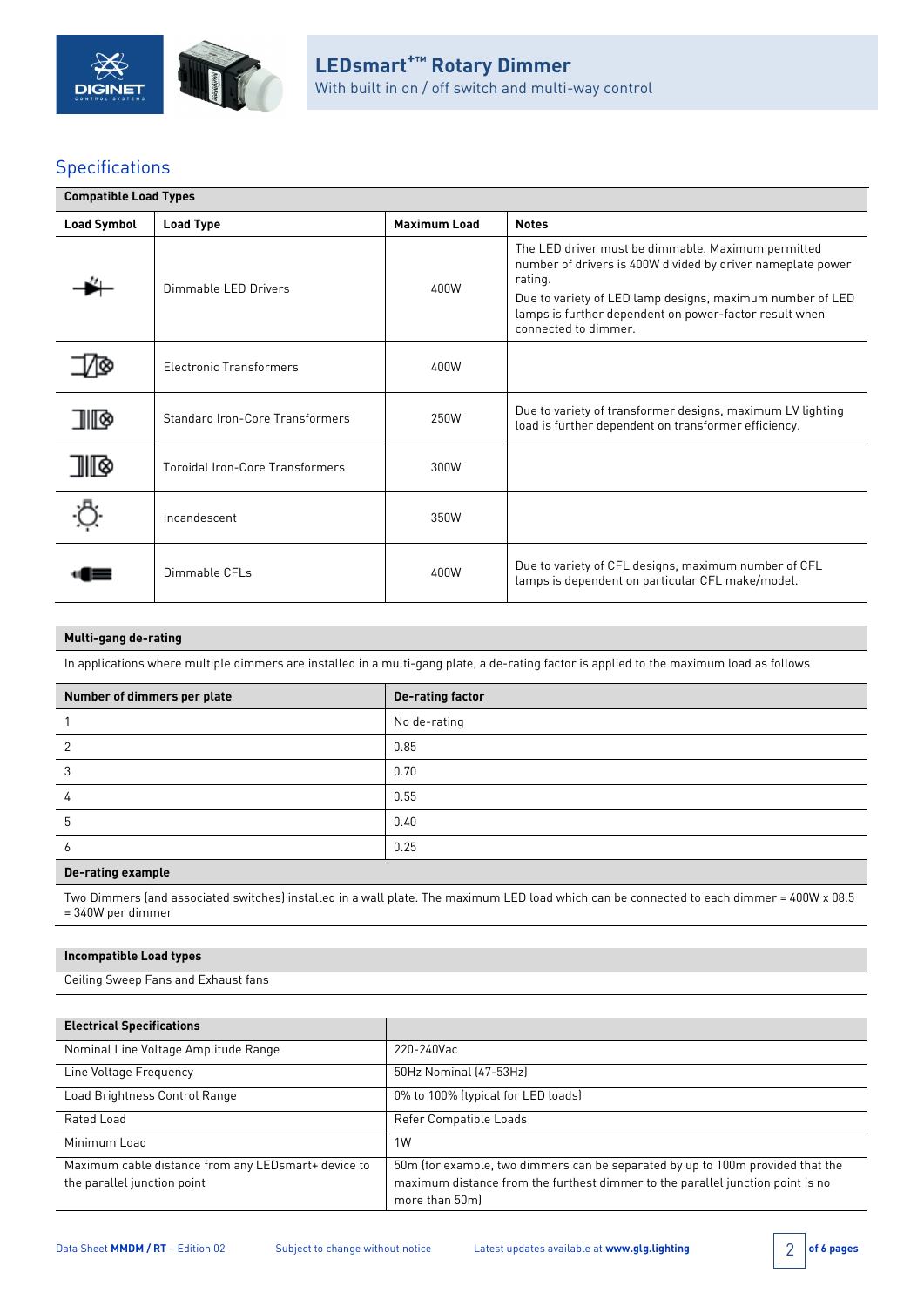

## **Wiring for one-way dimming and switching**

The dimmer has a built in tap on / tap off switch. Therefore, to provide both dimming and on/off control, no separate switch is required.

# **New Installation – one-way dimming and switching**



# **Replacing existing one-way switch with one-way switching/dimming**



**Existing one-way switching the state of the state of the Replacement one way dimming/switching**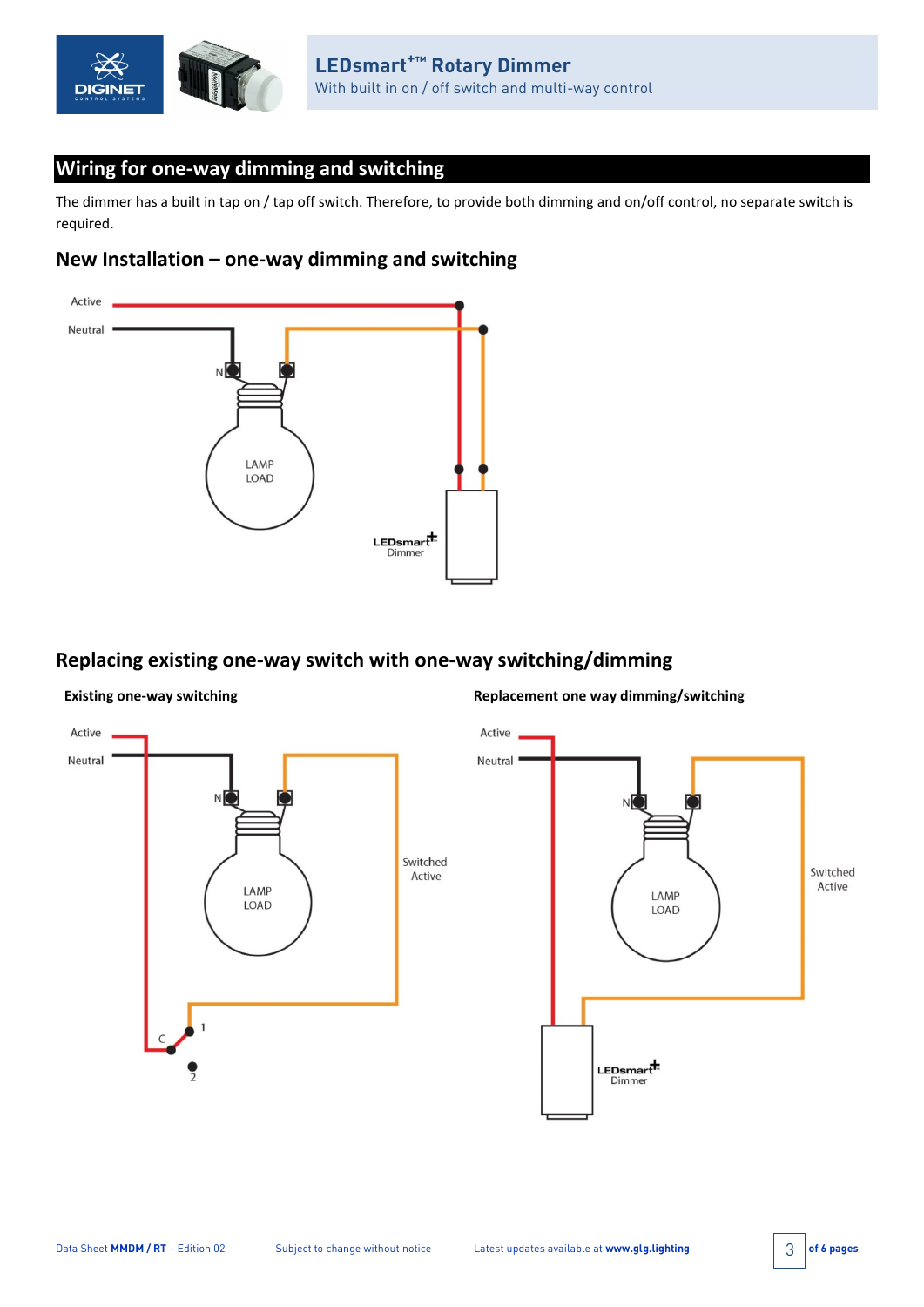

# **Wiring for two-way dimming and switching**

To achieve two-way dimming and switching using LEDsmart**<sup>+</sup>** dimmers, the two dimmers are connected in parallel. Note that the dimmers have an integrated switch, therefore no separate switches or additional strappers are required for two-way on/off control.

### **New Installation – two-way dimming and switching**



Two-way dimming and switching using LEDsmart**<sup>+</sup>** dimmers. Note the two-wire dimmers are simply wired in parallel.

# **Replacing existing two-way switching with two-way dimming/switching**

When replacing existing two-way switching with two-way dimming/switching using LEDsmart**+**, the existing two-way 'strapper' wires can be re-used. No new wiring is required. See the wiring diagrams below.



### **Existing two-way switching the state of the state of two-way dimming/switching**



Traditional two-way switching using standard rocker switch mechanisms and strappers between the switches.

Rocker switches replaced with LEDsmart+ dimmers using the existing strapper wires. No new wiring required.

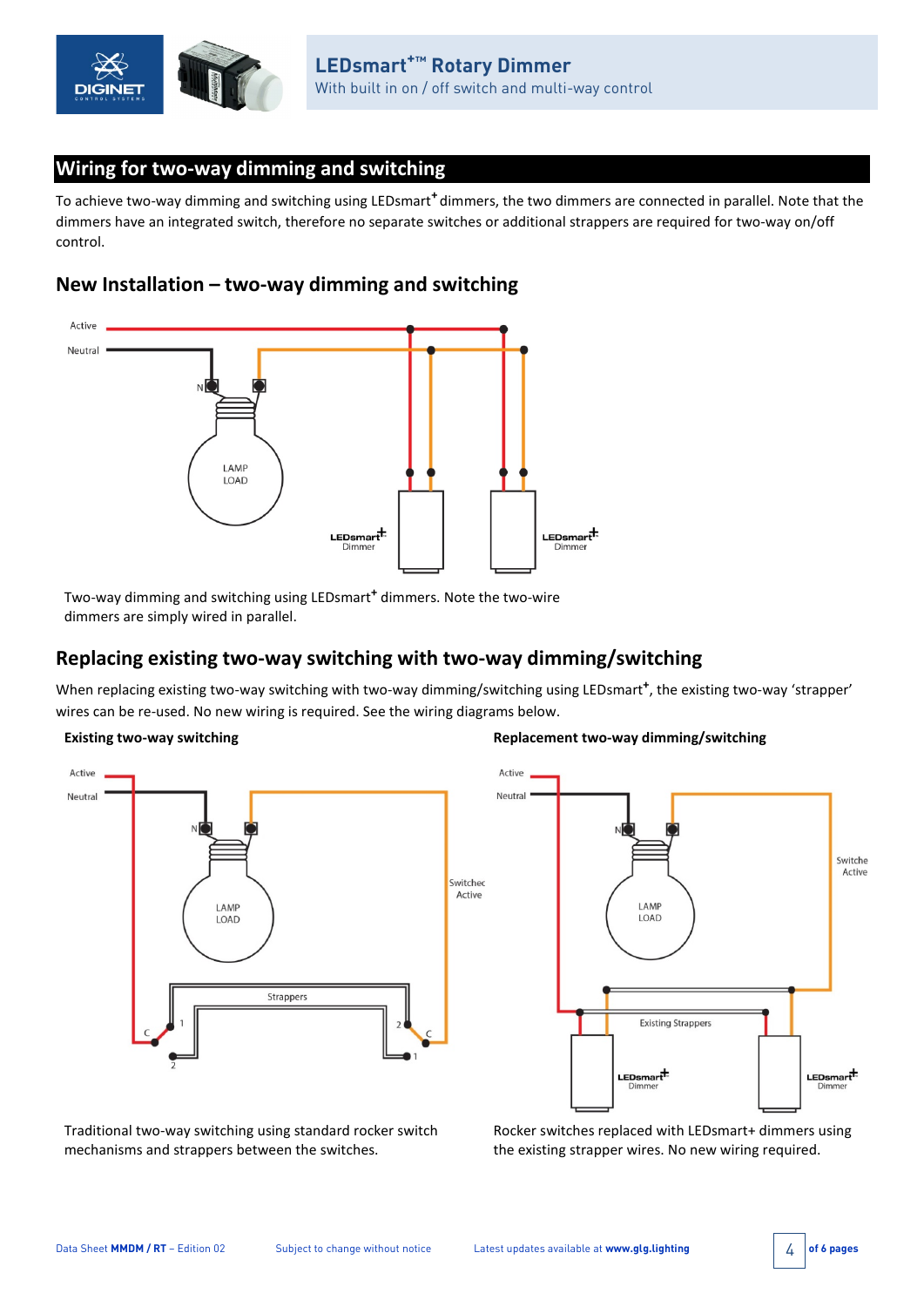

# **Wiring for multi-way (three-way or more) dimming and switching**

To achieve multi-way dimming and switching using LEDsmart**<sup>+</sup>** dimmers, the required number of dimmers can be connected in parallel. Note that each LEDsmart**<sup>+</sup>** dimmer has an integrated switch, therefore no separate switches or additional strappers are required to provide multi-way dimming and on/off control.

The diagram below shows the required wiring for three-way dimming and switching using LEDsmart**<sup>+</sup>** dimmers. If more than three-way control is required, further LEDsmart<sup>+</sup> devices are simply wired in parallel.

# **New Installation – multi-way (three-way or more) dimming/switching**



Three-way dimming and switching using LEDsmart<sup>+</sup> dimmers. Note that each two-wire LEDsmart<sup>+</sup> dimmer is simply wired in parallel.

# **Replacing existing multi-way switching with multi-way dimming and switching**



**Existing three-way switching Replacement three-way dimming/switching**



Traditional three-way switching using two rocker switches and one intermediate switch, with strappers between the switches.

Rocker switches and intermediate switch replaced with LEDsmart<sup>+</sup> dimmers. The existing strappers are used to connect the dimmers in parallel. No new wiring is required.